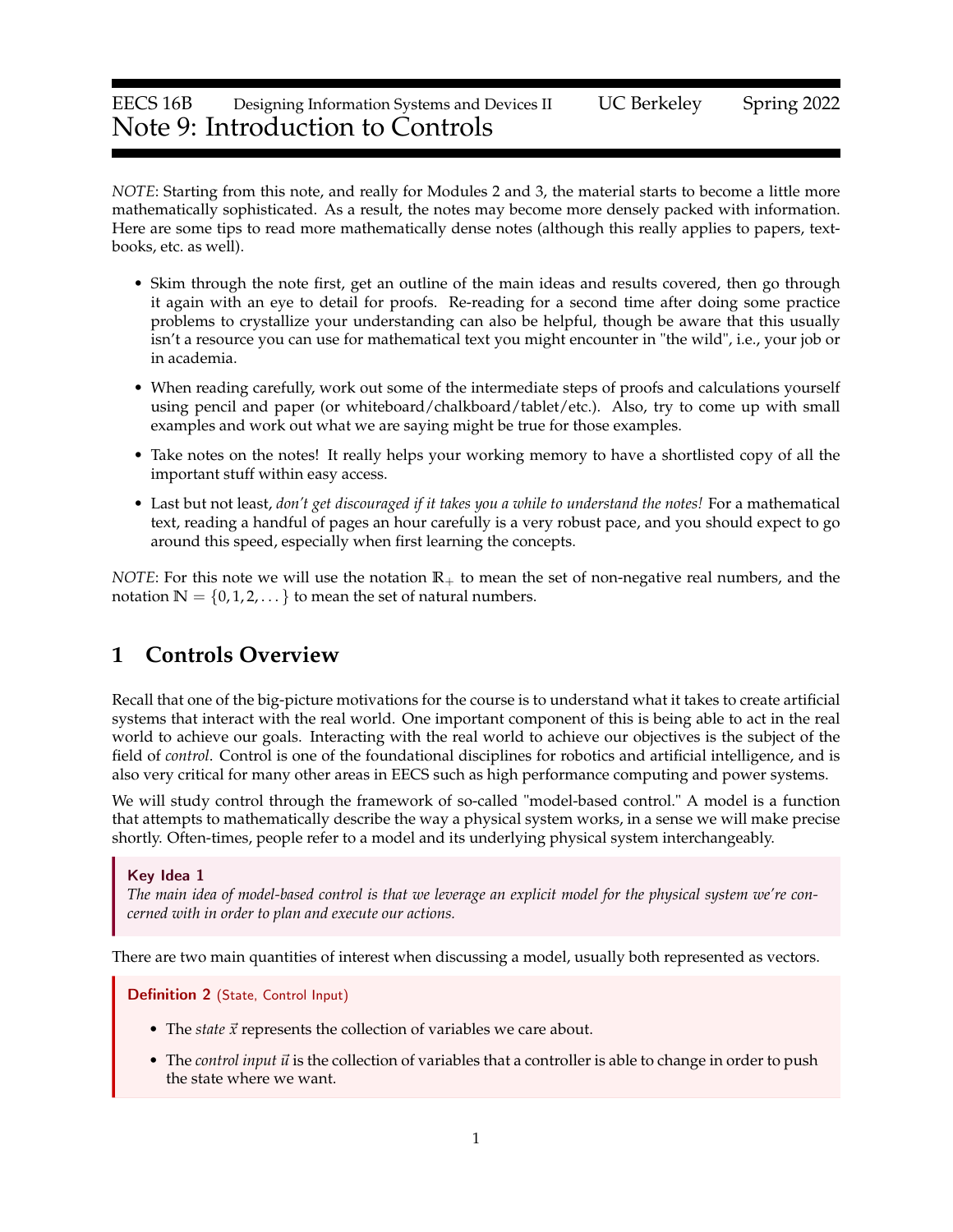Now we have the vocabulary to precisely define a control model.

Definition 3 (Control Model) A control model is a rule that

- takes in: (1) an initial condition for the state, and (2) all control inputs over time;
- and produces: a *state trajectory*, i.e., all states achieved over time.

This is a very abstract definition, so let's discuss two main examples of models we will use in this class.

*NOTE*: Neither example explicitly gives a formula for the state in terms of the initial condition and inputs. This is because, when analyzing a system and setting up a model, it is usually easiest to map our system onto a differential/difference equation, instead of a solution to said equation (which can be very complicated). From there we can solve for the state trajectory using the formulas we will derive in this note.

<span id="page-1-0"></span>Model 4 (Discrete-Time LTI Difference Equation Model) The model is of the form

$$
\vec{x}[i+1] = A\vec{x}[i] + B\vec{u}[i] \tag{1}
$$

<span id="page-1-2"></span><span id="page-1-1"></span>
$$
\vec{x}[0] = \vec{x}_0 \tag{2}
$$

for  $\vec{x}$ :  $\mathbb{N} \to \mathbb{R}^n$  the state vector as a function of timestep,  $\vec{u}$ :  $\mathbb{N} \to \mathbb{R}^m$  the control inputs as a function of timestep, and  $A \in \mathbb{R}^{n \times n}$ ,  $B \in \mathbb{R}^{n \times m}$  matrices.

<span id="page-1-3"></span>Model 5 (Continuous-Time LTI Differential Equation Model) The model is of the form

$$
\frac{\mathrm{d}}{\mathrm{d}t}\vec{x}(t) = A\vec{x}(t) + B\vec{u}(t)
$$
\n(3)

$$
\vec{x}(0) = \vec{x}_0 \tag{4}
$$

for  $\vec{x}$ :  $\mathbb{R}_+ \to \mathbb{R}^n$  the state vector as a function of time,  $\vec{u}$ :  $\mathbb{R}_+ \to \mathbb{R}^m$  the control inputs as a function of time, and  $A \in \mathbb{R}^{n \times n}$ ,  $B \in \mathbb{R}^{n \times m}$  matrices.

*NOTE*: We use square brackets in discrete-time (instead of parentheses) to differentiate between discretetime functions of timestep (i.e., sequences), and continuous-time functions of time.

Right now the names of these models are probably just jargon, and in particular the "LTI" (a.k.a. "linear time-invariant") portion may not make sense. This is absolutely fine; knowing the models is important, but memorizing the names is not, and you certainly aren't expected to divine the definitions of these words without us telling you. In particular, linearity and time-invariance of models is out of scope for the course, though you can read more about it in section [6.](#page-10-0)

Solving the differential equation or difference equation will tell us the state trajectory as a function of the initial condition and inputs, which is a more explicit form of the model.

It turns out that in many cases that are important to us, we have the ability to explicitly solve for the state trajectory. The remainder of the note will be dedicated to solving for the state trajectory in both the discretetime and continuous-time cases, as well as some examples of where each model is used.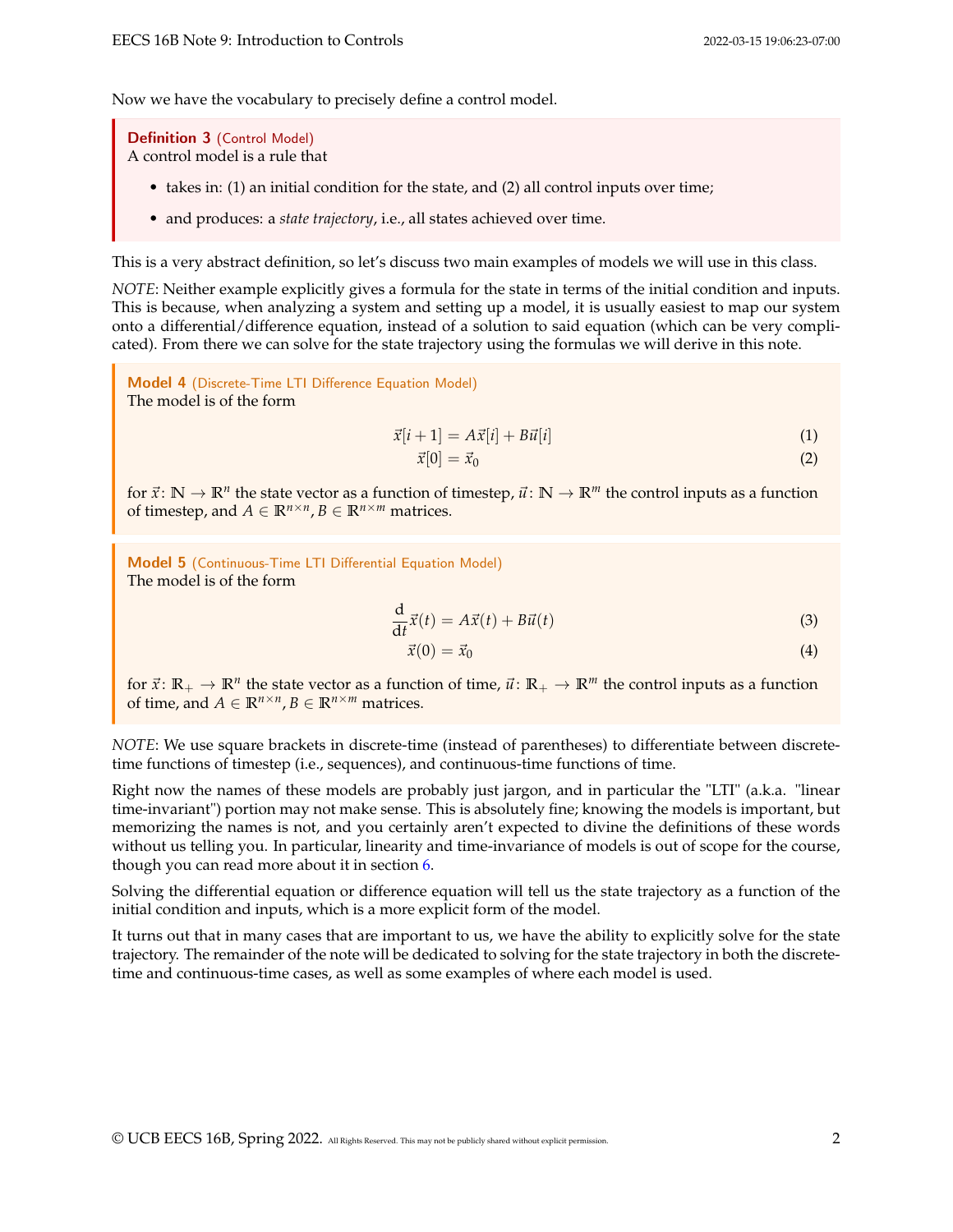## <span id="page-2-2"></span>**2 Solving the Discrete-Time LTI Difference Equation Model**

We will start with the discrete-time LTI difference equation model. Given an initial condition  $\vec{x}_0$  and a sequence of inputs  $\vec{u}$ , we would like to compute  $\vec{x}[i]$  for every *i*.

Theorem 6 (State Trajectory in [Discrete-Time LTI Difference Equation Model\)](#page-1-0) In the discrete-time LTI difference equation model, we have

<span id="page-2-0"></span>
$$
\vec{x}[i] = A^i \vec{x}_0 + \sum_{k=0}^{i-1} A^{i-k-1} B \vec{u}[k].
$$
\n(5)

*Proof.* We start with the fact that eq. [\(1\)](#page-1-1) looks like a recursion, because to compute  $\vec{x}[i+1]$  we require only the most recent state  $\vec{x}[i]$ , as well as the most recent input  $\vec{u}[i]$ . Motivated by this, we can try to unroll the recursion, and get

$$
\vec{x}[i] = A\vec{x}[i-1] + B\vec{u}[i-1] \tag{6}
$$

$$
= A(A\vec{x}[i-2] + B\vec{u}[i-2]) + B\vec{u}[i-1]
$$
\n(7)

$$
= A2 \vec{x} [i-2] + AB \vec{u} [i-2] + B \vec{u} [i-1]
$$
\n(8)

$$
= A2(A\vec{x}[i-3] + B\vec{u}[i-3]) + AB\vec{u}[i-2] + B\vec{u}[i-1]
$$
\n(9)

$$
= A3 \bar{x}[i-3] + A2 B \bar{u}[i-3] + AB \bar{u}[i-2] + B \bar{u}[i-1]
$$
\n(10)

= · · · · · · · · · · · · · · · · · · · · · · · · · · · · · · (11)

$$
= A^{i-1}(A\vec{x}[0] + B\vec{u}[0]) + \sum_{k=1}^{i-1} A^{i-k-1} B\vec{u}[k]
$$
\n(12)

$$
= Ai \vec{x}[0] + \sum_{k=0}^{i-1} A^{i-k-1} B \vec{u}[k]
$$
\n(13)

$$
= A^{i} \vec{x}_{0} + \sum_{k=0}^{i-1} A^{i-k-1} B \vec{u}[k]. \tag{14}
$$

This gives us the state trajectory of the discrete-time LTI difference equation model.

**Concept Check:** Check that the trajectory given by eq. [\(5\)](#page-2-0) is correct, in the sense that it obeys the difference eq. [\(1\)](#page-1-1) and initial condition eq. [\(2\)](#page-1-2).  $\Box$ 

### <span id="page-2-3"></span>**3 Solving the Continuous-Time LTI Differential Equation Model**

We now study the [Continuous-Time LTI Differential Equation Model.](#page-1-3) Given an initial condition  $\vec{x}_0$  and all inputs  $\vec{u}$ , we would like to compute  $\vec{x}(t)$  for every *t*.

As you might imagine, it is not possible to use the recursion approach for this model. Instead, we will rely on our knowledge of differential equations that we have already covered (for example in [Note 1\)](https://www.eecs16b.org/notes/sp22/note01.pdf), and use it to extend the solution to matrices.

#### <span id="page-2-1"></span>**3.1 Scalar Model**

In the scalar case, the [Continuous-Time LTI Differential Equation Model](#page-1-3) becomes the following: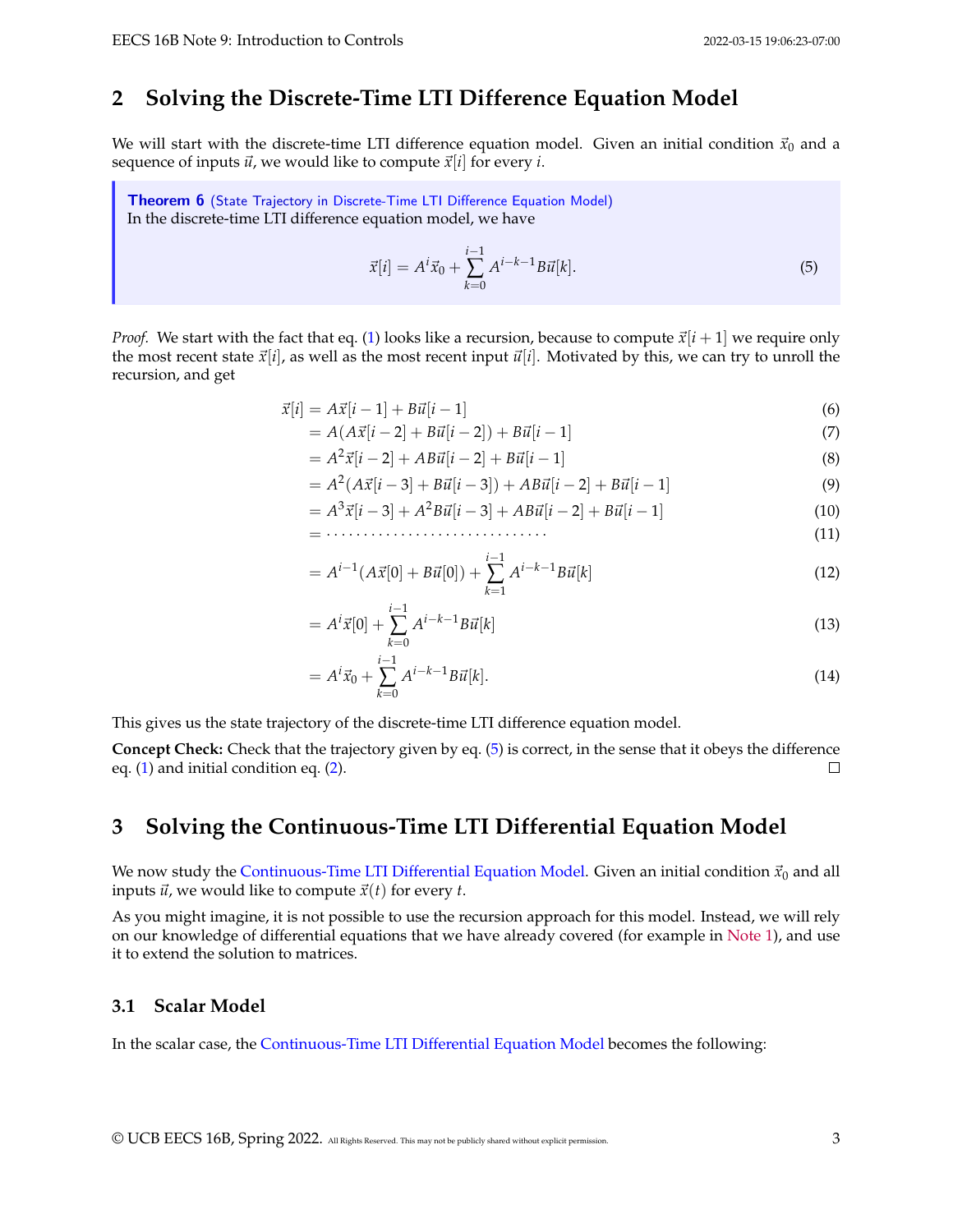<span id="page-3-0"></span>Model 7 (Scalar Continuous-Time LTI Differential Equation Model) The model is of the form

$$
\frac{\mathrm{d}}{\mathrm{d}t}x(t) = ax(t) + bu(t) \tag{15}
$$

<span id="page-3-2"></span><span id="page-3-1"></span>
$$
x(0) = x_0 \tag{16}
$$

for  $x: \mathbb{R}_+ \to \mathbb{R}$  the state scalar as a function of time,  $u: \mathbb{R}_+ \to \mathbb{R}$  the control input as a function of time, and  $a \in \mathbb{R}$ ,  $b \in \mathbb{R}$  scalar coefficients.

Theorem 8 (State Trajectory in [Scalar Continuous-Time LTI Differential Equation Model\)](#page-3-0) In the scalar continuous-time LTI differential equation model, we have

<span id="page-3-5"></span>
$$
x(t) = e^{at}x_0 + \int_0^t e^{a(t-\tau)} \cdot bu(\tau) d\tau.
$$
 (17)

*Proof.* The first thing to note is that eqs. [\(15\)](#page-3-1) and [\(16\)](#page-3-2) looks like a differential equation we already know how to solve! Recall that in [Note 1](https://www.eecs16b.org/notes/sp22/note01.pdf) we showed that the (unique) solution to the differential equation

$$
\frac{\mathrm{d}}{\mathrm{d}t}x(t) = \lambda x(t) + u(t) \tag{18}
$$

<span id="page-3-3"></span>
$$
x(0) = x_0 \tag{19}
$$

is given by

<span id="page-3-4"></span>
$$
x(t) = e^{\lambda t} x_0 + \int_0^t e^{\lambda(t-\tau)} u(\tau) d\tau.
$$
 (20)

But eqs. [\(15\)](#page-3-1) and [\(18\)](#page-3-3) look really similar. In fact, if we replace "*λ*" with "*a*" and replace "*u*(*t*)" by "*bu*(*t*)", they are exactly the same. Thus, the solution to eqs.  $(15)$  and  $(16)$  is exactly the same as eq.  $(20)$  after we make those replacements. So we have

$$
x(t) = e^{at}x_0 + \int_0^t e^{a(t-\tau)} \cdot bu(\tau) d\tau.
$$
 (21)

This gives us the trajectory of the scalar continuous-time LTI differential equation model.  $\Box$ 

So, given an input function *u* and an initial condition *x*0, we can solve for the state trajectory *x* using the formula eq. [\(17\)](#page-3-5).

#### <span id="page-3-9"></span>**3.2** *A* **Diagonal Model**

The next step after solving one scalar differential equation is to solve *n* independent differential equations. This is accomplished whenever *A* is diagonal. Indeed, suppose *A* is diagonal, say with entries  $a_{11}, a_{22}, \ldots, a_{nn}$  going from top-left to bottom-right (we write this as  $A = diag(a_{11}, a_{22}, \ldots, a_{nn})$ ). This gives us the model:

<span id="page-3-6"></span>Model 9 (Diagonal Continuous-Time LTI Differential Equation Model) The model is of the form

$$
\frac{\mathrm{d}}{\mathrm{d}t}\vec{x}(t) = A\vec{x}(t) + B\vec{u}(t)
$$
\n(22)

<span id="page-3-8"></span><span id="page-3-7"></span>
$$
\vec{x}(0) = \vec{x}_0 \tag{23}
$$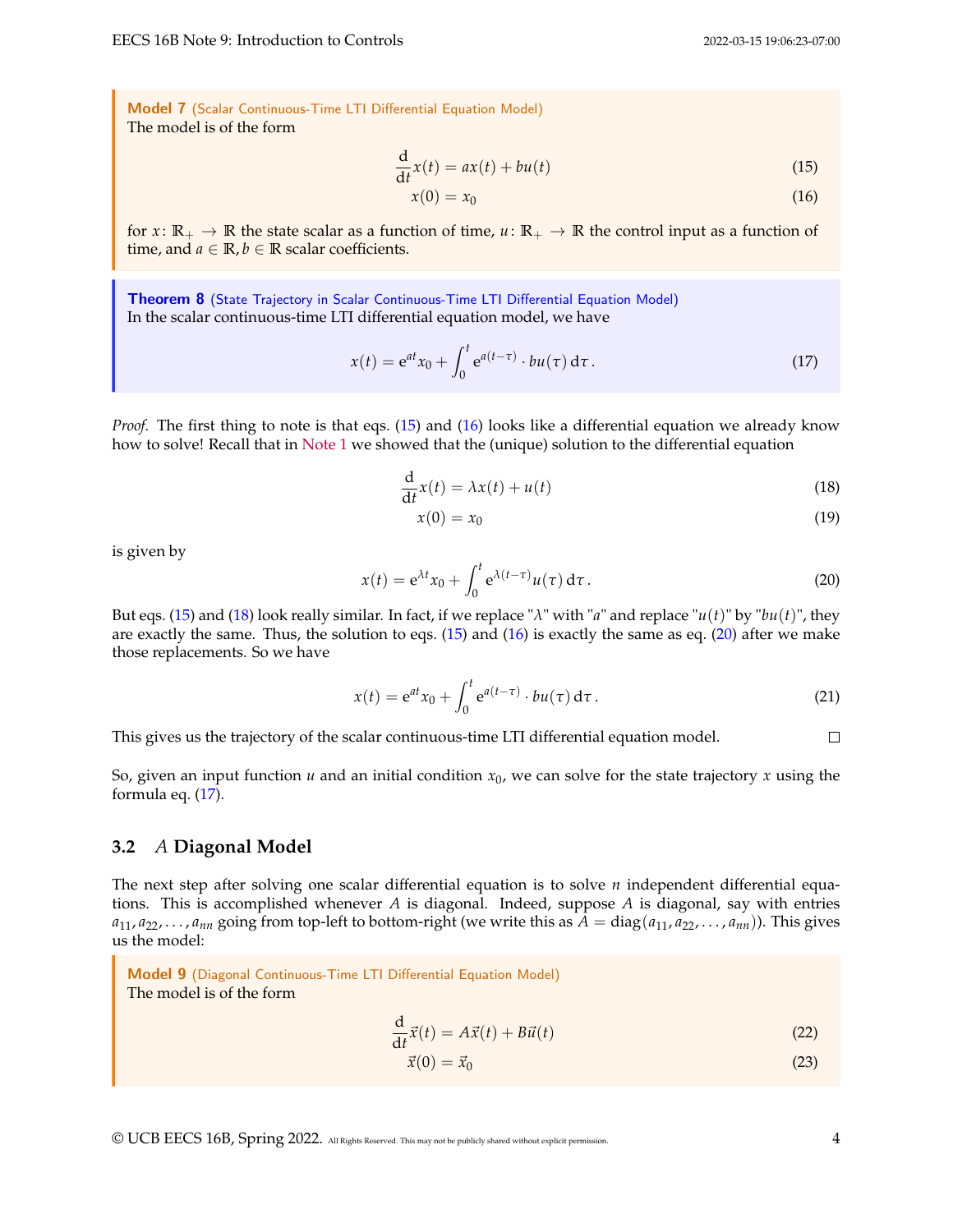for  $\vec{x}$ :  $\mathbb{R}_+ \to \mathbb{R}^n$  the state scalar as a function of time,  $\vec{u}$ :  $\mathbb{R}_+ \to \mathbb{R}^m$  the control input as a function of time,  $B \in \mathbb{R}^{n \times m}$  a matrix, and  $A := diag(a_{11}, a_{22}, \ldots, a_{nn}) \in \mathbb{R}^{n \times n}$  a diagonal matrix.

Theorem 10 (State Trajectory in [Diagonal Continuous-Time LTI Differential Equation Model\)](#page-3-6) In the diagonal continuous-time LTI differential equation model, we have

<span id="page-4-0"></span>
$$
\vec{x}(t) = e^{At}\vec{x}_0 + \int_0^t e^{A(t-\tau)}B\vec{u}(\tau) d\tau,
$$
\n(24)

where we use the notation

<span id="page-4-1"></span>
$$
e^{At} := \begin{bmatrix} e^{a_{11}t} & & & \\ & e^{a_{22}t} & & \\ & & \ddots & \\ & & & e^{a_{nn}t} \end{bmatrix} \tag{25}
$$

for  $A = diag(a_{11}, a_{22}, \ldots, a_{nn})$  a *square diagonal* matrix.

*NOTE*: e*At* is a square matrix of the same size as *A*.

 $\lceil$  $\overline{1}$  $\overline{1}$  $\overline{1}$  $\overline{1}$ 

*Proof.* We can rewrite eq. [\(22\)](#page-3-7) as

$$
\frac{d}{dt}\vec{x}(t) = A\vec{x}(t) + B\vec{u}(t)
$$
\n(26)

$$
\frac{\mathrm{d}}{\mathrm{d}t} \begin{bmatrix} x_1(t) \\ x_2(t) \\ \vdots \\ x_n(t) \end{bmatrix} = \begin{bmatrix} a_{11} & & & \\ & a_{22} & & \\ & & \ddots & \\ & & & a_{nn} \end{bmatrix} \begin{bmatrix} x_1(t) \\ x_2(t) \\ \vdots \\ x_n(t) \end{bmatrix} + \begin{bmatrix} (B\vec{u}(t))_1 \\ (B\vec{u}(t))_2 \\ \vdots \\ (B\vec{u}(t))_n \end{bmatrix} \tag{27}
$$

$$
\frac{\frac{d}{dt}x_1(t)}{\frac{d}{dt}x_2(t)} = \begin{bmatrix} a_{11}x_1(t) + (B\vec{u}(t))_1 \\ a_{22}x_2(t) + (B\vec{u}(t))_2 \\ \vdots \\ a_{nn}x_n(t) + (B\vec{u}(t))_n \end{bmatrix} .
$$
\n(28)

Writing each row of the vector separately as its own equation, we get

$$
\frac{d}{dt}x_1(t) = a_{11}x_1(t) + (B\vec{u}(t))_1
$$
\n(29)

$$
\frac{d}{dt}x_2(t) = a_{22}x_2(t) + (B\vec{u}(t))_2
$$
\n(30)

$$
\vdots \qquad \qquad \vdots \qquad \qquad (31)
$$

$$
\frac{\mathrm{d}}{\mathrm{d}t}x_n(t) = a_{nn}x_n(t) + (B\vec{u}(t))_n\tag{32}
$$

We know how to solve each of these equations; along with the initial conditions, which are seen from eq. [\(23\)](#page-3-8) to be

$$
x_1(0) = (\vec{x}_0)_1 \tag{33}
$$

$$
x_2(0) = (\vec{x}_0)_2 \tag{34}
$$

$$
\vdots \qquad \vdots \qquad \qquad (35)
$$

$$
x_n(0) = (\vec{x}_0)_n \tag{36}
$$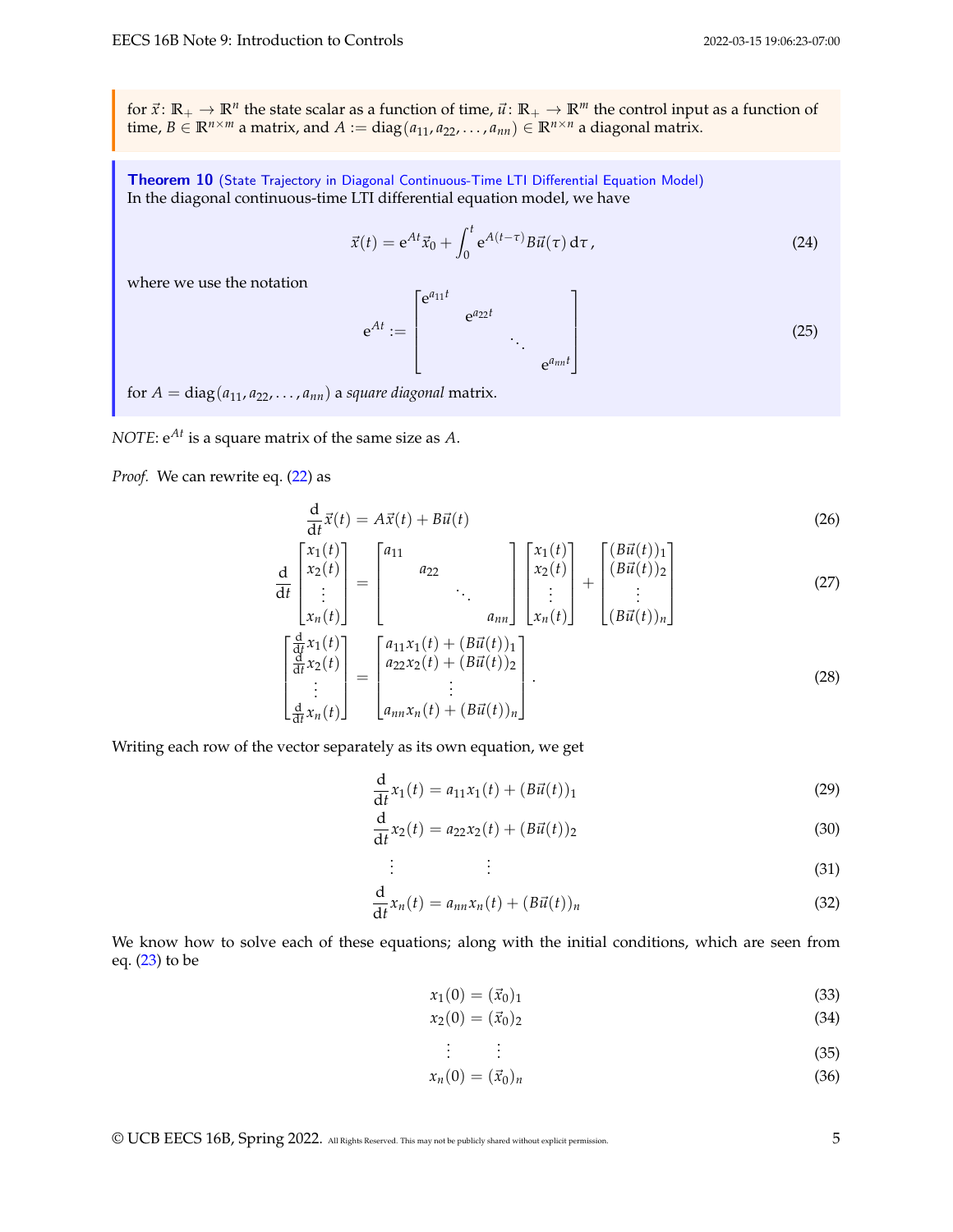Then each equation is of the form that we solved in section [3.1.](#page-2-1) Hence we can solve each equation to get

$$
x_1(t) = e^{a_{11}t}(\vec{x}_0)_1 + \int_0^t e^{a_{11}(t-\tau)} (B\vec{u}(\tau))_1 d\tau
$$
\n(37)

$$
x_2(t) = e^{a_{22}t}(\vec{x}_0)_2 + \int_0^t e^{a_{22}(t-\tau)} (B\vec{u}(\tau))_2 d\tau
$$
\n(38)

$$
\vdots \tag{39}
$$

$$
x_n(t) = e^{a_{nn}t} (\vec{x}_0)_n + \int_0^t e^{a_{nn}(t-\tau)} (B \vec{u}(\tau))_n d\tau.
$$
 (40)

Stacking each scalar equation to get a vector solution, we get

. . .

$$
\vec{x}(t) = \begin{bmatrix}\ne^{a_{11}t}(\vec{x}_0)_{1} + \int_{0}^{t} e^{a_{11}(t-\tau)}(B\vec{u}(\tau))_{1} d\tau \\
e^{a_{22}t}(\vec{x}_0)_{2} + \int_{0}^{t} e^{a_{22}(t-\tau)}(B\vec{u}(\tau))_{2} d\tau \\
\vdots \\
e^{a_{nn}t}(\vec{x}_0)_{n} + \int_{0}^{t} e^{a_{nn}(t-\tau)}(B\vec{u}(\tau))_{n} d\tau\n\end{bmatrix}
$$
\n
$$
= \begin{bmatrix}\ne^{a_{11}t}(\vec{x}_0)_{1} \\
e^{a_{22}t}(\vec{x}_0)_{2} \\
\vdots \\
e^{a_{nn}t}(\vec{x}_0)_{n}\end{bmatrix} + \int_{0}^{t} \begin{bmatrix}\ne^{a_{11}(t-\tau)}(B\vec{u}(\tau))_{1} \\
e^{a_{22}(t-\tau)}(B\vec{u}(\tau))_{2} \\
\vdots \\
e^{a_{nn}t}(\tau)_{n}\end{bmatrix} d\tau.
$$
\n(42)

Now to simplify to the form we want, we use the definition of matrix multiplication to get

$$
\begin{bmatrix} e^{a_{11}t}(\vec{x}_{0})_{1} \\ e^{a_{22}t}(\vec{x}_{0})_{2} \\ \vdots \\ e^{a_{nn}t}(\vec{x}_{0})_{n} \end{bmatrix} = \begin{bmatrix} e^{a_{11}t} & e^{a_{22}t} \\ e^{a_{22}t} & \cdots \\ e^{a_{nn}t} \end{bmatrix} \begin{bmatrix} (\vec{x}_{0})_{1} \\ (\vec{x}_{0})_{2} \\ \vdots \\ (\vec{x}_{0})_{n} \end{bmatrix} = e^{At}\vec{x}_{0}
$$
(43)  

$$
\begin{bmatrix} e^{a_{11}(t-\tau)}(B\vec{u}(\tau))_{1} \\ e^{a_{22}(t-\tau)}(B\vec{u}(\tau))_{2} \\ \vdots \\ e^{a_{nn}(t-\tau)}(B\vec{u}(\tau))_{n} \end{bmatrix} = \begin{bmatrix} e^{a_{11}(t-\tau)} & e^{a_{22}(t-\tau)} \\ \vdots \\ e^{a_{nn}(t-\tau)} \end{bmatrix} \begin{bmatrix} (B\vec{u}(\tau))_{1} \\ (B\vec{u}(\tau))_{2} \\ \vdots \\ (B\vec{u}(\tau))_{n} \end{bmatrix} = e^{A(t-\tau)}B\vec{u}(\tau). \tag{44}
$$

and

Using this to simplify eq. [\(42\)](#page-5-0), we get

$$
e^{At}\vec{x}_0 + \int_0^t e^{A(t-\tau)}B\vec{u}(\tau) d\tau
$$
\n(45)

as desired.

Phew! That was a lot of work. Thankfully, this is the mathematically hardest part of the note. Make sure you can replicate each of the steps and justify why they are true.

So, given an input function  $\vec{u}$  and an initial condition  $\vec{x}_0$ , we can solve for the state trajectory  $\vec{x}$  using the formula eq. [\(24\)](#page-4-0).

#### **3.3** *A* **Diagonalizable Model**

Now that we have solved the case of *n* independent differential equations, let us now see what happens if the differential equations are independent in a desirable basis. That is – let us suppose that the *A* matrix

© UCB EECS 16B, Spring 2022. All Rights Reserved. This may not be publicly shared without explicit permission. 6

<span id="page-5-0"></span> $\Box$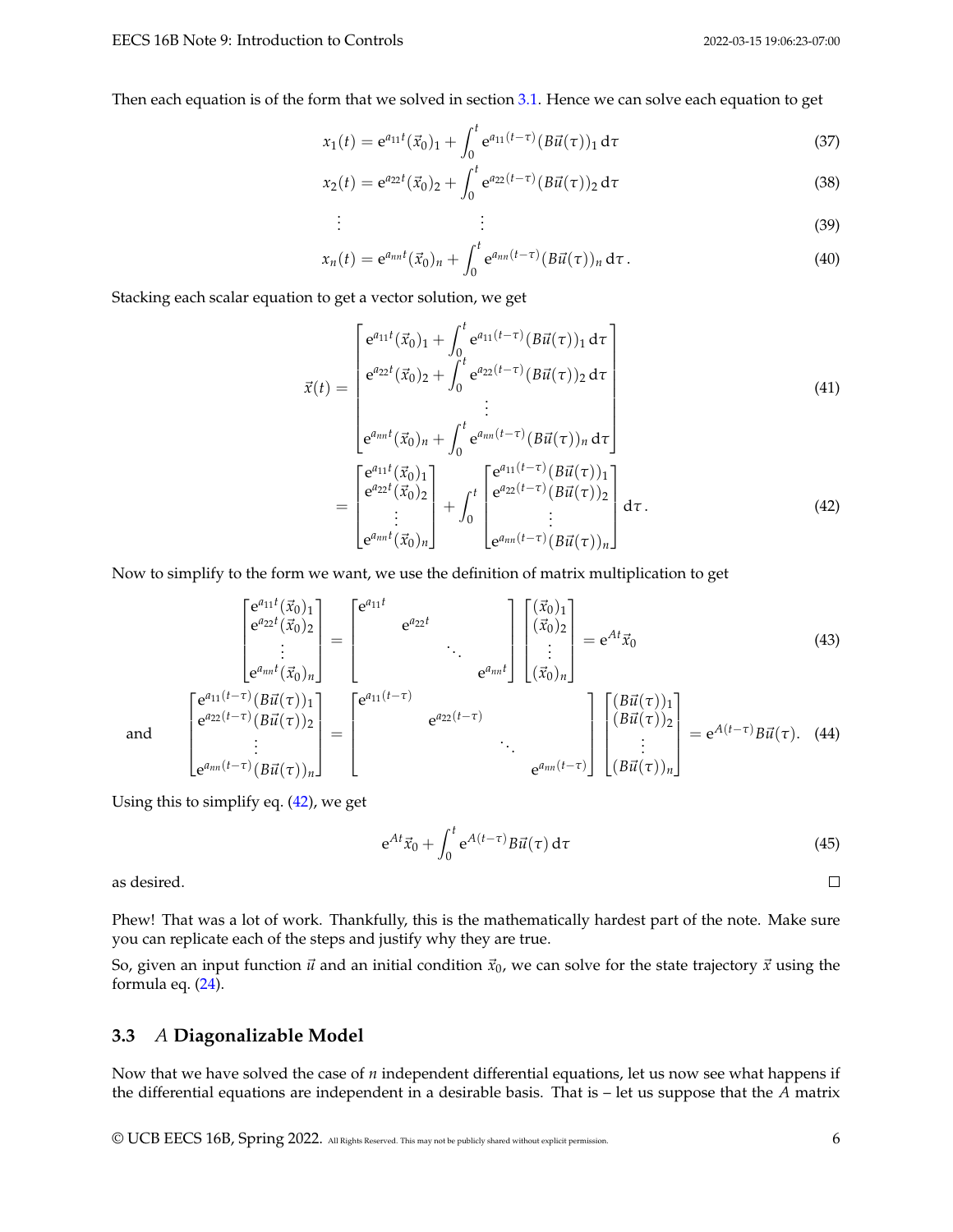<span id="page-6-2"></span><span id="page-6-1"></span>

can be written as  $A = V\Lambda V^{-1}$  for some given diagonal matrix  $\Lambda$  and invertible matrix *V*. Note that this is equivalent to *A* being diagonalizable, i.e., having *n* linearly independent eigenvectors; in this case Λ is actually the matrix of eigenvalues and *V* is the matrix of eigenvectors of *A*.

This yields the model:

<span id="page-6-0"></span>Model 11 (Diagonalizable Continuous-Time LTI Differential Equation Model) The model is of the form

$$
\frac{\mathrm{d}}{\mathrm{d}t}\vec{x}(t) = A\vec{x}(t) + B\vec{u}(t)
$$
\n(46)

$$
\vec{x}(0) = \vec{x}_0 \tag{47}
$$

for  $\vec{x}$ :  $\mathbb{R}_+ \to \mathbb{R}^n$  the state scalar as a function of time,  $\vec{u}$ :  $\mathbb{R}_+ \to \mathbb{R}^m$  the control input as a function of time,  $B \in \mathbb{R}^{n \times m}$  a matrix, and  $A \in \mathbb{R}^{n \times n}$  a diagonalizable matrix with diagonalization  $A = V\Lambda V^{-1}$ .

<span id="page-6-5"></span>Theorem 12 (State Trajectory in [Diagonalizable Continuous-Time LTI Differential Equation Model\)](#page-6-0) In the diagonalizable continuous-time LTI differential equation model, we have

<span id="page-6-6"></span>
$$
\vec{x}(t) = V e^{\Lambda t} V^{-1} \vec{x}_0 + \int_0^t V e^{\Lambda(t-\tau)} V^{-1} B \vec{u}(\tau) d\tau, \qquad (48)
$$

where we again use the notation in eq.  $(25)$ .

*NOTE*: Recall that  $\Lambda$  is the diagonal matrix in the diagonalization of  $A = V\Lambda V^{-1}$ , so the notation e<sup> $\Lambda t$ </sup> is valid and represents the diagonal matrix whose entries are the exponentials  $e^{\lambda_{ii}t}$ .

*Proof.* We can rewrite eq. [\(46\)](#page-6-1) as

$$
\frac{\mathrm{d}}{\mathrm{d}t}\vec{x}(t) = A\vec{x}(t) + B\vec{u}(t) \tag{49}
$$

$$
= V\Lambda V^{-1}\vec{x}(t) + B\vec{u}(t). \tag{50}
$$

Now we can use the change-of-basis that was introduced when we first solved vector differential equations. Namely, let  $\vec{\tilde{x}}(t) := V^{-1}\vec{x}(t)$ . Then

$$
\frac{\mathrm{d}}{\mathrm{d}t}\vec{x}(t) = V\Lambda V^{-1}\vec{x}(t) + B\vec{u}(t)
$$
\n(51)

$$
V^{-1}\frac{d}{dt}\vec{x}(t) = V^{-1}V\Lambda V^{-1}\vec{x}(t) + V^{-1}B\vec{u}(t)
$$
\n(52)

$$
\frac{\mathrm{d}}{\mathrm{d}t}\left(V^{-1}\vec{x}(t)\right) = \Lambda V^{-1}\vec{x}(t) + V^{-1}B\vec{u}(t) \tag{53}
$$

$$
\frac{\mathrm{d}}{\mathrm{d}t}\vec{\tilde{x}}(t) = \Lambda \vec{\tilde{x}}(t) + \widetilde{B}\vec{u}(t)
$$
\n(54)

if we use the substitution  $\widetilde{B} := V^{-1}B$ . Thus, after changing the basis for the initial condition eq. [\(47\)](#page-6-2) by setting  $\vec{\tilde{x}}_0 = V^{-1} \vec{x}_0$ , we have the vector system

$$
\frac{\mathrm{d}}{\mathrm{d}t}\vec{\tilde{x}}(t) = \Lambda \vec{\tilde{x}}(t) + \widetilde{B}\vec{u}(t)
$$
\n(55)

<span id="page-6-4"></span><span id="page-6-3"></span>
$$
\vec{\tilde{x}}(0) = \vec{\tilde{x}}_0. \tag{56}
$$

This is a system of differential equations where the *A* matrix – in this case  $\Lambda$  – is diagonal, so this is exactly the form of equation we solved in section [3.2!](#page-3-9) Thus, we can solve eqs. [\(55\)](#page-6-3) and [\(56\)](#page-6-4) to get a function  $\tilde{\vec{x}}(t)$ :

$$
\vec{\tilde{x}}(t) = e^{\Lambda t} \vec{\tilde{x}}_0 + \int_0^t e^{\Lambda(t-\tau)} \widetilde{B} \vec{u}(\tau) d\tau
$$
\n(57)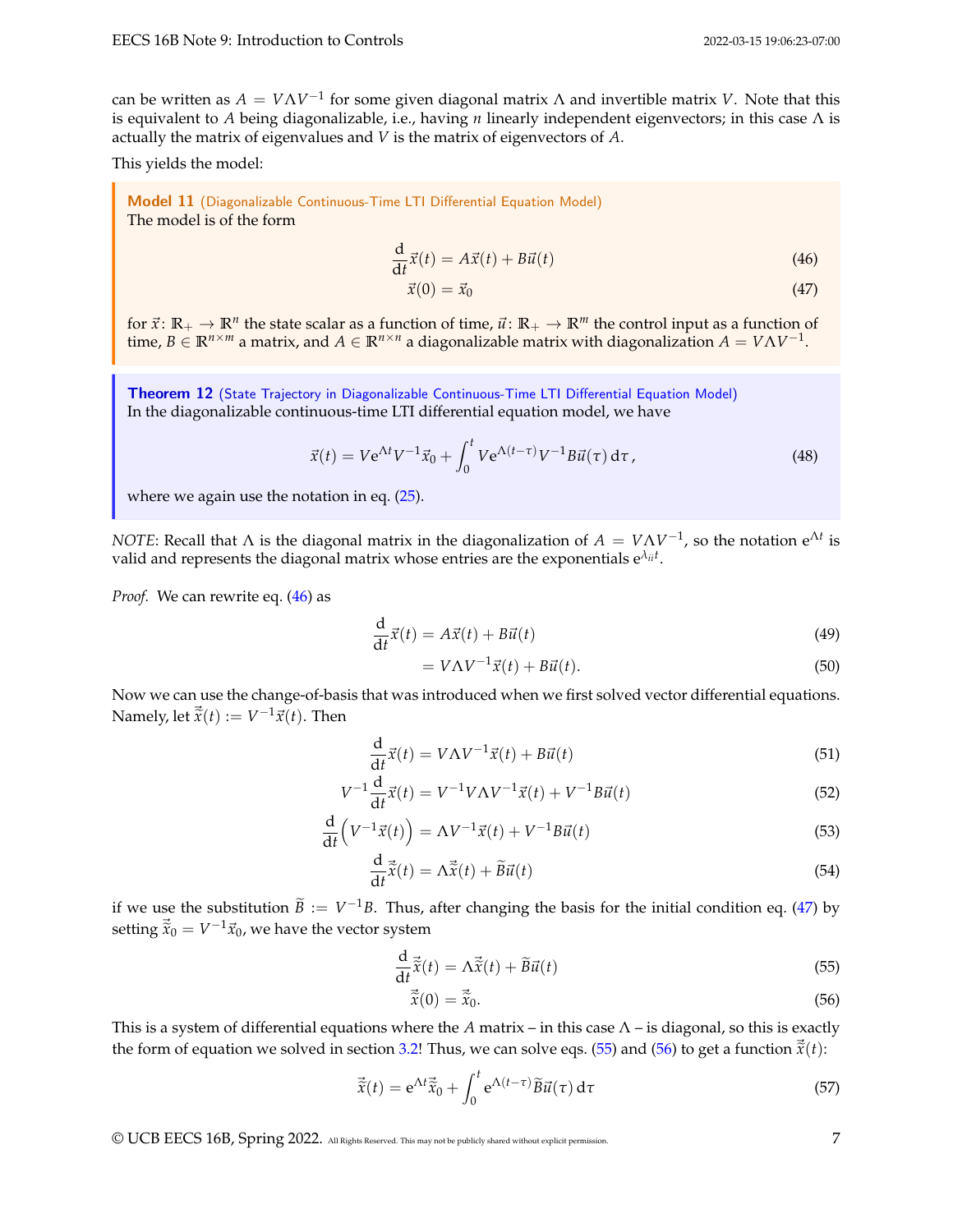$\Box$ 

To finish the proof, it remains to convert back to the usual basis of *x* coordinates (as opposed to the  $\tilde{x}$ coordinates which the solution is in).

$$
\vec{x}(t) = V\vec{\tilde{x}}(t) \tag{58}
$$

$$
= Ve^{\Lambda t}\vec{\tilde{x}}_0 + \int_0^t Ve^{\Lambda(t-\tau)}\widetilde{B}\vec{u}(\tau)\,\mathrm{d}\tau\tag{59}
$$

$$
= Ve^{\Lambda t}V^{-1}\vec{x}_0 + \int_0^t Ve^{\Lambda(t-\tau)}V^{-1}B\vec{u}(\tau)\,d\tau\tag{60}
$$

as desired.

A summary of the above proof is captured by the familiar change of coordinates diagram:

$$
\frac{d}{dt}\vec{x}(t) = A\vec{x}(t) + B\vec{u}(t) \xrightarrow{\text{Two difficult}} \vec{x}(t) = \dots
$$
\nChange of  
\nvariables to get  
\na diagonal system  
\n
$$
\frac{d}{dt}\vec{x}(t) = A\vec{x}(t) + \tilde{B}\vec{u}(t) \xrightarrow{\text{Solve a}} \vec{x}(t) = \dots
$$
\ndiagonal system

#### <span id="page-7-0"></span>**3.4 Beyond Diagonalizable** *A*

Not all matrices are diagonalizable, so it is necessary to handle the case where we cannot perform the decomposition we used to get eqs. [\(55\)](#page-6-3) and [\(56\)](#page-6-4). Unfortunately, there is no neat closed form, such as the one we found in theorem [12.](#page-6-5)

The primary way to handle this case is to use *upper triangularization* instead of diagonalization. Upper triangularization provides a change of basis to an upper triangular matrix (instead of to a diagonal matrix), i.e., we write  $A = VTV^{-1}$  where *T* is upper triangular. Once in the  $\tilde{x}$  basis, the differential equations we get will not be strictly independent; however, each equation will be solvable without needing any information from the equations above it. So we solve the equations bottom-to-top and back-substitute solutions to lower equations into upper equations. Once we have solved all the equations in the  $\tilde{x}$  basis, we convert back to the *x* basis.

The process is captured in the modification to the change-of-coordinates diagram:

$$
\frac{d}{dt}\vec{x}(t) = A\vec{x}(t) + B\vec{u}(t) \xrightarrow{\text{Two different}} \vec{x}(t) = \dots
$$
\nChange of variables to get an upper triangular system\n
$$
\frac{d}{dt}\vec{x}(t) = T\vec{x}(t) + \vec{B}\vec{u}(t) \xrightarrow{\text{Solve an upper}} \vec{x}(t) = \dots
$$
\ntriangle expression

Upper triangularization is covered later on in this course. We will show that, in fact, every square matrix is upper triangularizable, so this technique is universally applicable.

#### **3.5 (OPTIONAL) Matrix Exponential**

Section [3.4](#page-7-0) is slightly misleading; in fact, there *is* a theoretical fully general closed form for the state trajectory of the continuous-time LTI differential equation model. However, to find it, we need to expand the notation we introduced in eq. [\(25\)](#page-4-1). This notation e*At* is called the *matrix exponential*.

© UCB EECS 16B, Spring 2022. All Rights Reserved. This may not be publicly shared without explicit permission. 8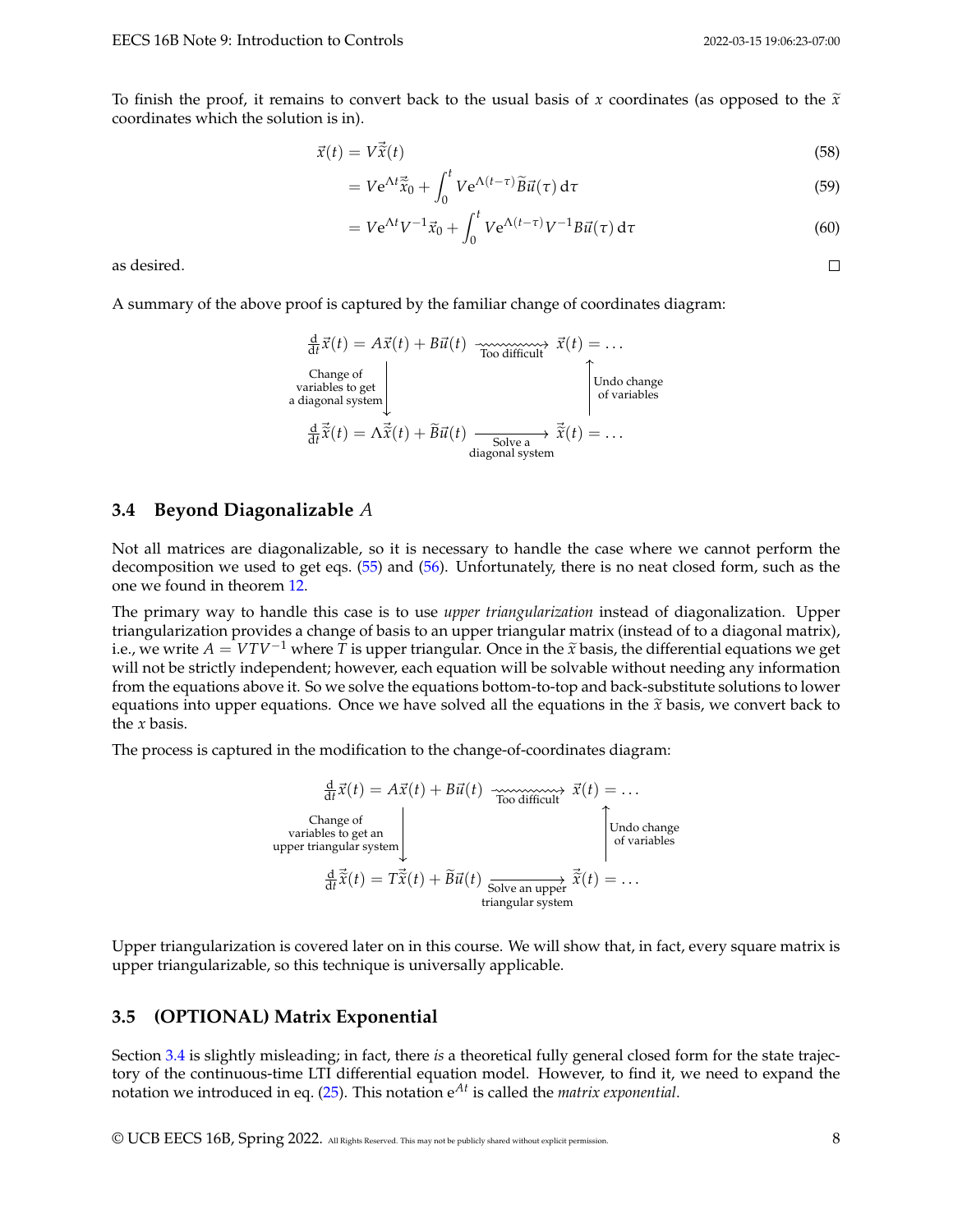Definition 13 (Matrix Exponential) Let *X* ∈  $\mathbb{R}^{n \times n}$  be a *square* matrix. Then the *matrix exponential* of *X* is the term

<span id="page-8-0"></span>
$$
e^X = I_n + X + \frac{X^2}{2} + \frac{X^3}{6} + \dots = \sum_{i=0}^{\infty} \frac{X^i}{i!}.
$$
 (61)

To calculate  $e^{At}$ , we can compute eq. [\(61\)](#page-8-0) with  $X = A \cdot t$ .

It is insightful to compare eq. [\(61\)](#page-8-0) with the Maclaurin series (i.e. Taylor series centered at 0) of the usual scalar exponential function:

$$
e^{x} = 1 + x + \frac{x^{2}}{2} + \frac{x^{3}}{6} + \dots = \sum_{i=0}^{\infty} \frac{x^{i}}{i!}.
$$
 (62)

This motivates why we call this expansion the matrix exponential. Anyways, here are some properties:

<span id="page-8-1"></span>Lemma 14 (Properties of Matrix Exponential)

• If  $X = diag(x_{11}, x_{22}, \ldots, x_{nn})$ , then

$$
e^X = \begin{bmatrix} e^{x_{11}} & & & \\ & e^{x_{22}} & & \\ & & \ddots & \\ & & & e^{x_{nn}} \end{bmatrix} .
$$
 (63)

In this sense it coincides with the definition from eq. [\(25\)](#page-4-1).

• If  $X = VYV^{-1}$  is a change of basis of *X*, then

$$
e^X = V e^Y V^{-1}.
$$
\n<sup>(64)</sup>

• The function  $\vec{x}(t) := e^{At} \vec{x}_0$  is the solution to the differential equation

$$
\frac{\mathrm{d}}{\mathrm{d}t}\vec{x}(t) = A\vec{x}(t) \tag{65}
$$

$$
\vec{x}(0) = \vec{x}_0. \tag{66}
$$

**Concept Check:** Prove lemma [14.](#page-8-1)

**Concept Check:** Show that eqs. [\(17\)](#page-3-5), [\(24\)](#page-4-0) and [\(48\)](#page-6-6) are all versions of eq. [\(67\)](#page-8-2).

With these facts in hand, we can introduce the general trajectory for model [5,](#page-1-3) the continuous-time LTI differential equation model.

Theorem 15 (State Trajectory in [Continuous-Time LTI Differential Equation Model\)](#page-1-3) In the continuous-time LTI differential equation model, we have

<span id="page-8-2"></span>
$$
\vec{x}(t) = e^{At}\vec{x}_0 + \int_0^t e^{A(t-\tau)}B\vec{u}(\tau) d\tau.
$$
\n(67)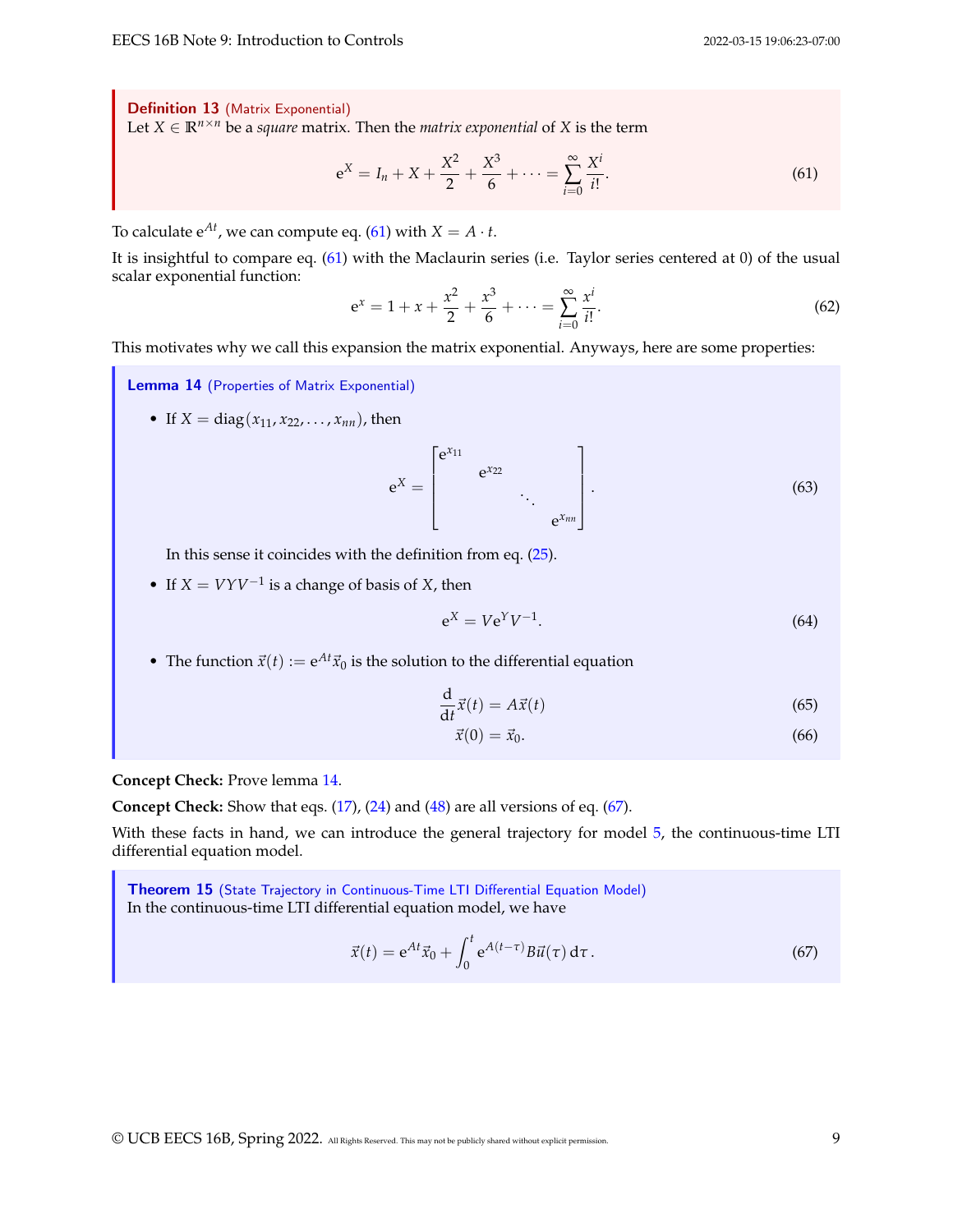## **4 Examples**

There are many instances where using the [Discrete-Time LTI Difference Equation Model](#page-1-0) and the [Continuous-](#page-1-3)[Time LTI Differential Equation Model](#page-1-3) is practical and we can use them to describe engineering systems. Two such examples follow, one for continuous-time and one for discrete-time.

### **4.1 Continuous-Time LTI Model Example**

Consider the following familiar RC circuit:



Let's say we wanted to model  $v_{\text{out}}(t)$ . We can set up the following differential equation:

$$
\frac{d}{dt}v_{\text{out}}(t) = \frac{v_{\text{in}}(t) - v_{\text{out}}(t)}{RC}
$$
\n(68)

$$
v_{\text{out}}(0) = V_0 \tag{69}
$$

Let's say we have the ability to change  $v_{in}(t)$  via a controller device. This is an explicit instance of a scalar continuous-time LTI differential equation model, which we covered in section [3.1,](#page-2-1) with the variables  $A =$  $-\frac{1}{RC}$ ,  $B = \frac{1}{RC}$  being scalars. We can read off the solution as

$$
v_{\text{out}}(t) = e^{-\frac{1}{RC}t}V_0 + \frac{1}{RC} \int_0^t e^{-\frac{1}{RC}(t-\tau)} v_{\text{in}}(\tau) d\tau.
$$
 (70)

This is interesting to study as a control model if, for instance, we want to set the trajectory of  $v_{\text{out}}(t)$  to, for example, be a decaying exponential function with a desired decay rate.

### **4.2 Discrete-Time LTI Model Example**

In the robot car project, we may model the distance traveled *d* and the velocity *v* of the left (*L*) and right (*R*) wheels at timestep *i* using the following state model:

$$
v_L[i] = d_L[i+1] - d_L[i] = \theta_L u_L[i] - \beta_L \tag{71}
$$

$$
v_R[i] = d_R[i+1] - d_R[i] = \theta_R u_R[i] - \beta_R
$$
\n(72)

where  $θ$ *L*,  $θ$ *R* and  $β$ *L*,  $β$ *R* are constants given by the physical system that we learn from data, and  $u$ *L*,  $u$ *R* are inputs (i.e. power supplied) to the left and right wheels.

From this model, we can compute  $u_L[i]$  and  $u_R[i]$  such that  $v_L[i] = v_R[i] = v_d$  for some desired velocity  $v_d$ . In principle, this is how we compute the inputs needed for the wheels to move at the desired velocity.

Note that until now we have not involved any sophisticated control ideas, such as the [Discrete-Time LTI](#page-1-0) [Difference Equation Model.](#page-1-0)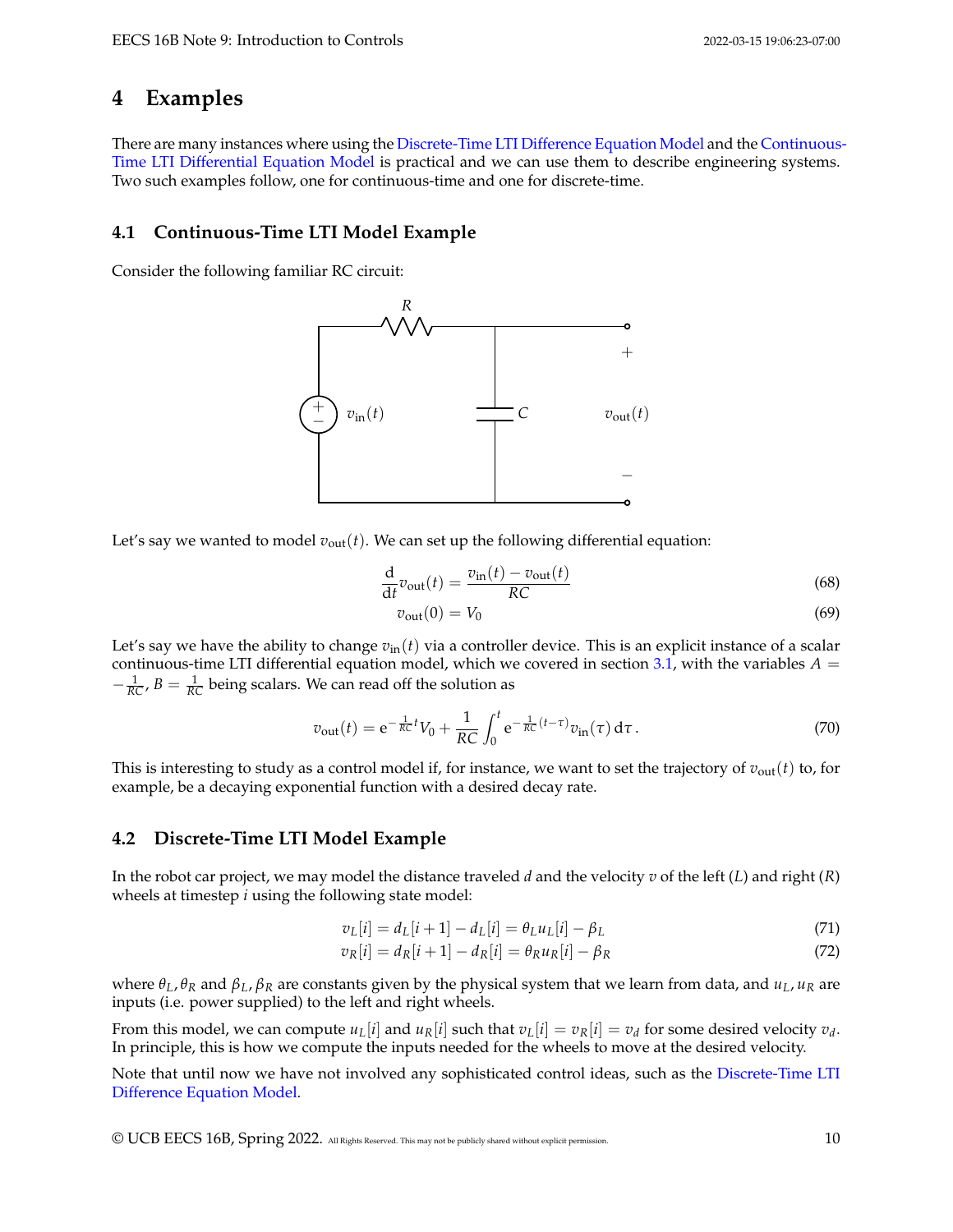The issue with this computation is that our parameters  $\theta_L$ ,  $\theta_R$ ,  $\beta_L$ ,  $\beta_R$  may be imperfectly learned from data. Thus the velocities for the two wheels may disagree, even given the inputs we calculated above. Thus the robot car would go in circles or circular arcs, not in a straight line. In fact, the robot car would go in circles unless the distance traveled by each wheel is the same at each timestep.

Thus, we will define a new variable  $\delta[i] = d_L[i] - d_R[i]$ , and attempt to find control inputs that send  $\delta[i]$  to 0. It turns out that *δ*[*i*] obeys the [Discrete-Time LTI Difference Equation Model,](#page-1-0) but the exact details are left to homework. This system will tell us how to get a car that moves straight even in the face of inacurate *θ*, *β* measurement.

# **5 Final Comments**

There are many problems we can tackle once we have fixed a model, even after we know the state trajectory given the inputs and initial conditions. Examples of such problems are:

• Suppose we have a continuous-time model for the system, but we want to implement a digital controller. Since our controller doesn't have infinite memory and infinite computing power, it can only read to/modify the system at discrete timesteps, effectively forcing us to use a discrete-time model. So, given a continuous-time model, we convert it to an approximate discrete-time model and use that to implement the controller.

The process of coming up with a discrete-time model that approximates a continuous-time model is called *discretization* and is covered in [Note 10.](https://www.eecs16b.org/notes/sp22/note10.pdf)

• Suppose we have a discrete-time model (respectively, a continuous-time model) for the system, but we don't know the matrices *A* and *B*. We also have data from the system; specifically, we have  $(\vec{x}[i], \vec{u}[i], \vec{x}[i+1])$  for lots of values of *i* (respectively  $(\vec{x}(t), \vec{u}(t), \frac{d}{dt}\vec{x}(t))$  for lots of values of *t*). Then we can learn the *A* and *B* matrices from data and thereby get a discrete-time model that accurately reflects the system.

The process of learning the model parameters *A* and *B* from data is called *system identification* and is covered in [Note 10.](https://www.eecs16b.org/notes/sp22/note10.pdf)

• Suppose we have a model for the system, and want to know whether the state vector will grow unboundedly over time, and in particular which inputs will cause the state vector to grow unboundedly over time. We generally do not want this to happen in real systems.

The process of determining, given a model, under what conditions the state trajectory grows unboundedly is called *stability analysis* and is covered in [Note 11.](https://www.eecs16b.org/notes/sp22/note11.pdf)

• Suppose we have a model for the system, and want to know whether the state can ever reach some desired state  $\vec{x}_d$ . If the state is, for example, the position of the robot car, then this is tantamount to asking whether the car can reach a desired position. This property is desirable in general.

The process of determining, given a model, if there is a set of inputs that will push the state to a given desired state is called *controllability analysis* and is covered in [Note 12.](https://www.eecs16b.org/notes/sp22/note12.pdf)

• Suppose we have a model for the system, and want to find inputs that push the state to a given desired state  $\vec{x}_d$  while consuming minimum energy.

The process of determining the correct inputs to push the state towards a given desired state while consuming minimum energy is called *minimum energy control* and is covered in [Note 16.](https://www.eecs16b.org/notes/sp22/note16.pdf)

# <span id="page-10-0"></span>**6 (OPTIONAL) More on LTI**

Back when we started the note, we defined some models with the "linear time-invariant" (LTI) property. This property is really two properties which can apply to a model: *linearity* and *time-invariance*. To describe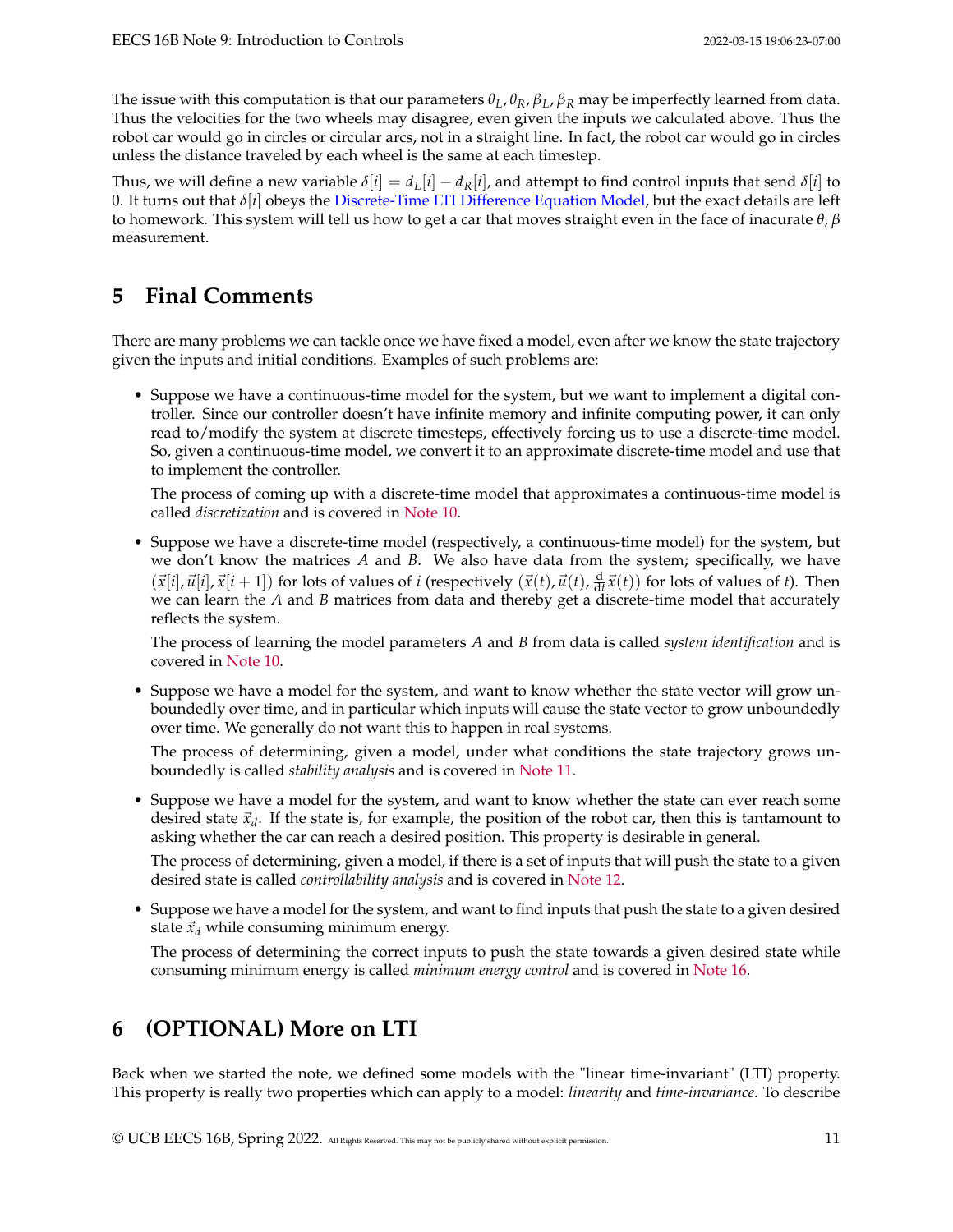the definitions of these properties, we will introduce a new notation which makes our description easier.

More particularly, recall that we said a model is a rule which takes in an initial state  $\vec{x}_0$  and a control input  $\vec{u}$  (a function of time), and returns a state function  $\vec{x}$  (again a function of time). We will say in this case that  $(\vec{x}_0, \vec{u}) \rightarrow \vec{x}$  is an input-output pair of the model.

Now we are ready to give our definitions.

Definition 16 (Linearity) A model is *linear* if for every  $c_1$ ,  $c_2 \in \mathbb{R}$  and any input-output pairs

 $(\vec{x}_{0:1}, \vec{u}_1) \rightarrow \vec{x}_1$  and  $(\vec{x}_{0:2}, \vec{u}_2) \rightarrow \vec{x}_2$  (73)

then the model also has the input-output pair

$$
(c_1\vec{x}_{0,1} + c_2\vec{x}_{0,2}, c_1\vec{u}_1 + c_2\vec{u}_2) \to c_1\vec{x}_1 + c_2\vec{x}_2.
$$
 (74)

This is the same definition we use for a linear transformation, or a matrix; it is just abstracted to deal with the inputs and outputs being *functions of time*. Essentially this means that the model's output is linear in its inputs.

Definition 17 (Time-Invariance)

A model is *time-invariant* if for every non-negative time  $\tau \geq 0$ , and every input-output pair  $(\vec{x}_0, \vec{u}) \to$  $\vec{x}$ , if we define the notation

$$
\vec{\tilde{x}}_0 := \vec{x}(\tau) \qquad \vec{\tilde{x}}(t) := \vec{x}(t + \tau) \qquad \vec{\tilde{u}}(t) := \vec{u}(t + \tau) \tag{75}
$$

then the model has the input-output pair  $(\vec{\tilde{x}}_0, \vec{\tilde{u}}) \to \vec{\tilde{x}}$ . Essentially this means that the model doesn't change its behavior as time goes on.

Note that here we used the continuous-time notation, but this also applies for the discrete-time model. In discrete-time,  $\tau \in \mathbb{N}$ ; in continuous-time,  $\tau \in \mathbb{R}_+$ .

<span id="page-11-0"></span>Theorem 18 The [Discrete-Time LTI Difference Equation Model](#page-1-0) and the [Continuous-Time LTI Differential Equation](#page-1-3) [Model](#page-1-3) are LTI.

**Concept Check:** Prove theorem [18](#page-11-0) by using the solutions to the difference/differential equations (eqs. [\(5\)](#page-2-0) and [\(67\)](#page-8-2)) to write the state function explicitly in terms of the initial condition and control input, and showing that it is linear.

Intuitively, the [Discrete-Time LTI Difference Equation Model](#page-1-0) and the [Continuous-Time LTI Differential](#page-1-3) [Equation Model](#page-1-3) are linear because the right-hand side of the equations are linear in the current  $\vec{x}$  value and the current  $\vec{u}$  value, and they are time-invariant because the coefficients  $A$  and  $B$  don't depend on time.

For example, an example of a discrete-time linear difference equation model which is *not* time invariant (and in particular called time-varying) is:

$$
\vec{x}[i+1] = i^2 \cdot \vec{x}[i] + i \cdot \vec{u}[i] \tag{76}
$$

$$
\vec{x}[0] = \vec{x}_0. \tag{77}
$$

And an example of a continuous-time time-invariant differential equation model which is *not* linear is:

$$
\frac{\mathrm{d}}{\mathrm{d}t}\vec{x}(t) = \|\vec{x}(t)\|^2 \vec{x}(t) + B\vec{u}(t)
$$
\n(78)

$$
\vec{x}(0) = \vec{x}_0. \tag{79}
$$